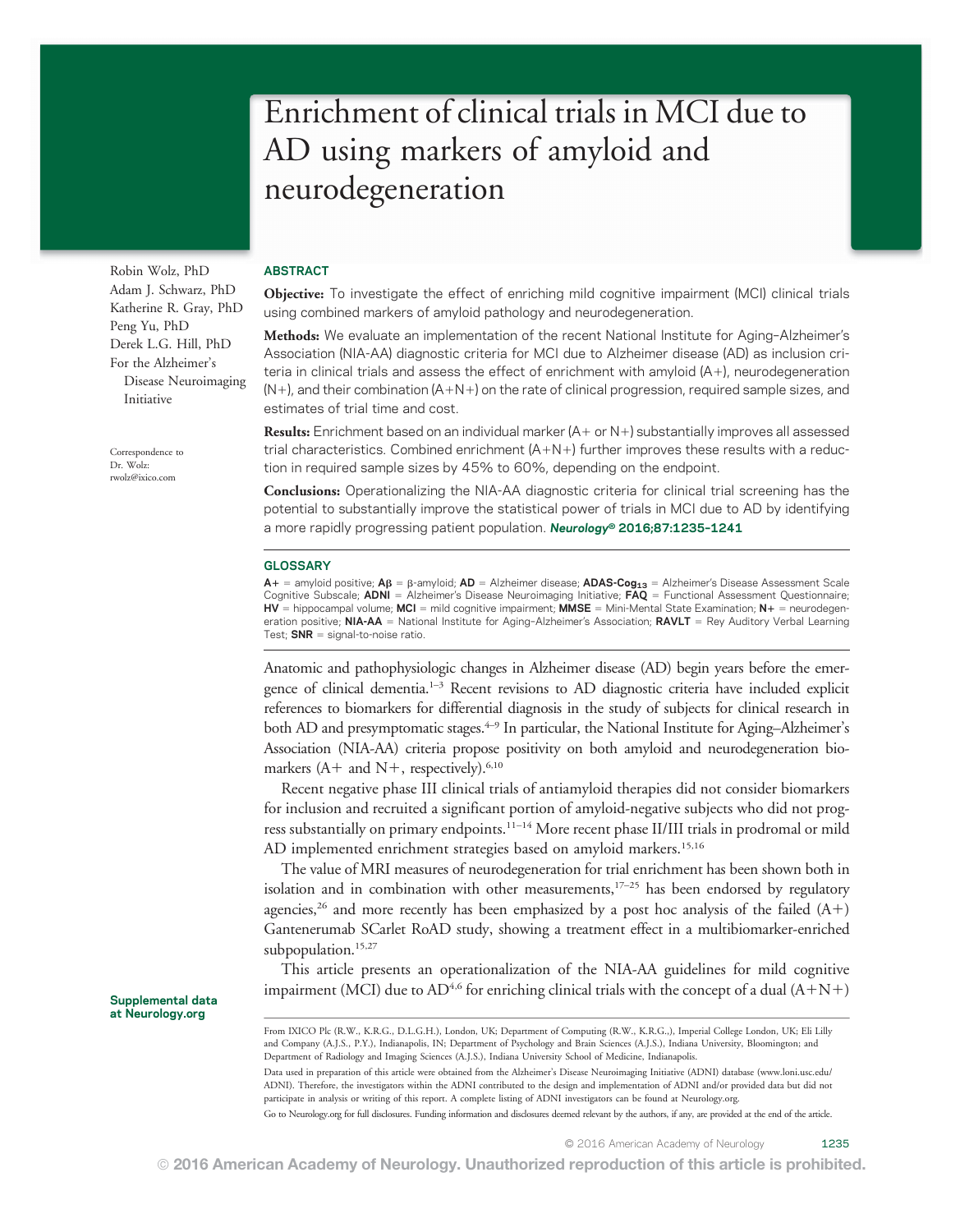biomarker strategy.10,28 Applying established cut points<sup>19,29,30</sup> to define biomarker-positive subpopulations, this study compares the performance of combining both biomarkers  $(A+N+)$ compared to screening based on either alone and the resulting improvements in sample size and screen fail fraction and presents total trial time and cost.

METHODS Study population. The present study was performed on 274 participants with MCI and 444 healthy controls from the Alzheimer's Disease Neuroimaging Initiative (ADNI) database ([http://www.loni.usc.edu/ADNI](http://www.loni.ucla.edu/ADNI)).<sup>31</sup>

For the MCI cohort, we selected all participants with amnestic MCI (labeled MCI in ADNI-1 and L-MCI in ADNI-2) who met the following inclusion criteria: 1.5T (ADNI-1) or 3T (ADNI-2) MRI scan available at baseline, baseline assessment of amyloid status (from CSF or AV-45 amyloid PET) available, and clinical scores (Mini-Mental State Examination [MMSE], 13-point Alzheimer's Disease Assessment Scale Cognitive Subscale [ADAS-Cog13]) available at baseline and at month 24.

For the healthy control cohort, used as a normative reference population to define a hippocampal volume (HV) cut point, all participants who had an MRI available at baseline from both ADNI-1 and ADNI-2 were used. We have previously demonstrated minimal differences in HVs calculated from 1.5T and 3T scans on the same participants.<sup>32</sup>

An overview of the included participants, together with key characteristics, is presented in table 1. A more detailed description of ADNI and its study design and the image acquisition parameters are given in appendix e-1 at [Neurology.org](http://neurology.org/lookup/doi/10.1212/WNL.0000000000003126).

Biomarker measures. Amyloid deposition measured through PET imaging and CSF analyses of  $\beta$ -amyloid (A $\beta$ ) levels has been shown to be highly concordant and to show a similar diagnostic accuracy.33 Consequently, the selection of either marker is driven mainly by geographic availability and cost, as well as patient and doctor preferences.<sup>33</sup> For the purpose of identifying participants as amyloid positive or negative, we used CSF A $\beta$ 42 for participants from ADNI-1 and florbetapir-PET for participants from ADNI-2; cut points derived from both biomarkers have been shown to perform consistently.30,33 Specifically, ADNI-1 participants were considered A+ with A $\beta$ 42 levels  $\leq$ 192 pg/mL, while ADNI-2 participants were considered A+ with a florbetapir-PET standardized uptake value ratio  $>1.11$  for the mean of 6 predefined regions of interest relative to the whole cerebellum. Appendix e-2 presents results from the ADNI-2 cohort on the concordance between amyloid positivity from the 2 biomarkers and its impact on patient selection. However, our cost estimates are based on the assumption that PET imaging is used to determine amyloid positivity for our simulated clinical trial scenarios.

HV was calculated with the learning embeddings for atlas propagation (LEAP) algorithm<sup>34</sup> incorporated into the CEmarked medical device Assessa ([www.assessa.com](http://www.assessa.com)). HV was adjusted for age and head size as measured by intracranial volume, and left and right hippocampi were averaged for each subject (details are presented in appendix e-3). After a detailed validation of HV cut points,<sup>19</sup> participants were considered  $N+$  if their adjusted HV was smaller than the 25th percentile of the agematched healthy subject cohort.

Combinatorial enrichment strategies. We examined the following enrichment strategies: NIA-AA I (A+), enrichment by abnormal amyloid alone (neurodegeneration status undetermined); NIA-AA II  $(N+)$ , enrichment by low HV alone (amyloid status undetermined); and NIA-AA III  $(A+N+)$ , enrichment by both

| Table 1<br>Subject characteristics     |                               |                                              |                                                      |
|----------------------------------------|-------------------------------|----------------------------------------------|------------------------------------------------------|
|                                        | <b>ADNI-1 MCI</b>             | <b>ADNI-2 MCI</b>                            | <b>Combined MCI</b>                                  |
| Female, n (%)                          | 152 (34)                      | 122 (48)                                     | 274(41)                                              |
| Age, y                                 | $74.7 \pm 7.5$                | $71.4 \pm 8.0$                               | $73.2 \pm 7.9$                                       |
| $A +$ , %                              | 76 (CSF)                      | 72 (CSF), <sup>a</sup> 68 (PET) <sup>a</sup> | 74 (all CSF), <sup>a</sup> 72 (CSF/PET) <sup>a</sup> |
| ApoE ε4 carriers, %                    | 53                            | 55                                           | 54                                                   |
| MMSE BL/M24                            | $26.9 \pm 1.8/25.3 \pm 3.9$   | $27.7 \pm 1.8/25.7 \pm 3.4$                  | $27.3 \pm 1.9/25.5 \pm 3.7$                          |
| CDR-SOB BL/M24                         | $1.51 \pm 0.84/2.98 \pm 2.13$ | $1.74 \pm 1.02/2.77 \pm 2.21$                | $1.61 \pm 0.93/2.89 \pm 2.16$                        |
| ADAS-Cog <sub>13</sub> BL/M24          | $18.0 \pm 6.8/22.4 \pm 9.7$   | $18.7 \pm 6.8/21.8 \pm 10.7$                 | $18.3 \pm 6.8/22.1 \pm 10.2$                         |
| <b>HV</b>                              | $1,632 \pm 301$               | $1,730 \pm 326$                              | $1,675 \pm 314$                                      |
|                                        | <b>ADNI-1 CN</b>              | <b>ADNI-2 CN</b>                             | <b>Combined CN</b>                                   |
| Female, n (%)                          | 222(48)                       | 222(53)                                      | 444 (50)                                             |
| Age, y                                 | $76.3 \pm 5.1$                | $72.8 \pm 6.0$                               | $74.5 \pm 5.8$                                       |
| <b>MMSE BL</b>                         | $29.1 \pm 1.0$                | $29.0 \pm 1.3$                               | $29.0 \pm 1.2$                                       |
| <b>CDR-SOB BL</b>                      | $0.00 \pm 0.09$               | $0.02 \pm 0.13$                              | $0.01 \pm 0.11$                                      |
| ADAS-Cog <sub>13</sub> BL <sup>b</sup> | $9.53 \pm 4.16$               | $8.87 \pm 4.33$                              | $9.21 \pm 4.25$                                      |
| <b>HV</b>                              | $1,956 \pm 254$               | $1,953 \pm 243$                              | $1,954 \pm 246$                                      |

Abbreviations:  $A_+$  = amyloid positive; ADAS-COG<sub>13</sub> = Alzheimer's Disease Assessment Scale Cognitive Subscale; ADNI = Alzheimer's Disease Neuroimaging Initiative; BL = baseline; CDR-SOB = Clinical Dementia Rating-Sum of Boxes; CN = cognitively normal; HV = hippocampal volume; MCI = mild cognitive impairment; MMSE = Mini-Mental State Examination; M24, month 24.

 $^{\circ}$  Eight subjects are CSF+/PET-, and 4 are PET+/CSF-.

<sup>b</sup> ADAS-Cog measurement was available in only 219 and 208 CN participants in ADNI-1 and ADNI-2, respectively.

© 2016 American Academy of Neurology. Unauthorized reproduction of this article is prohibited.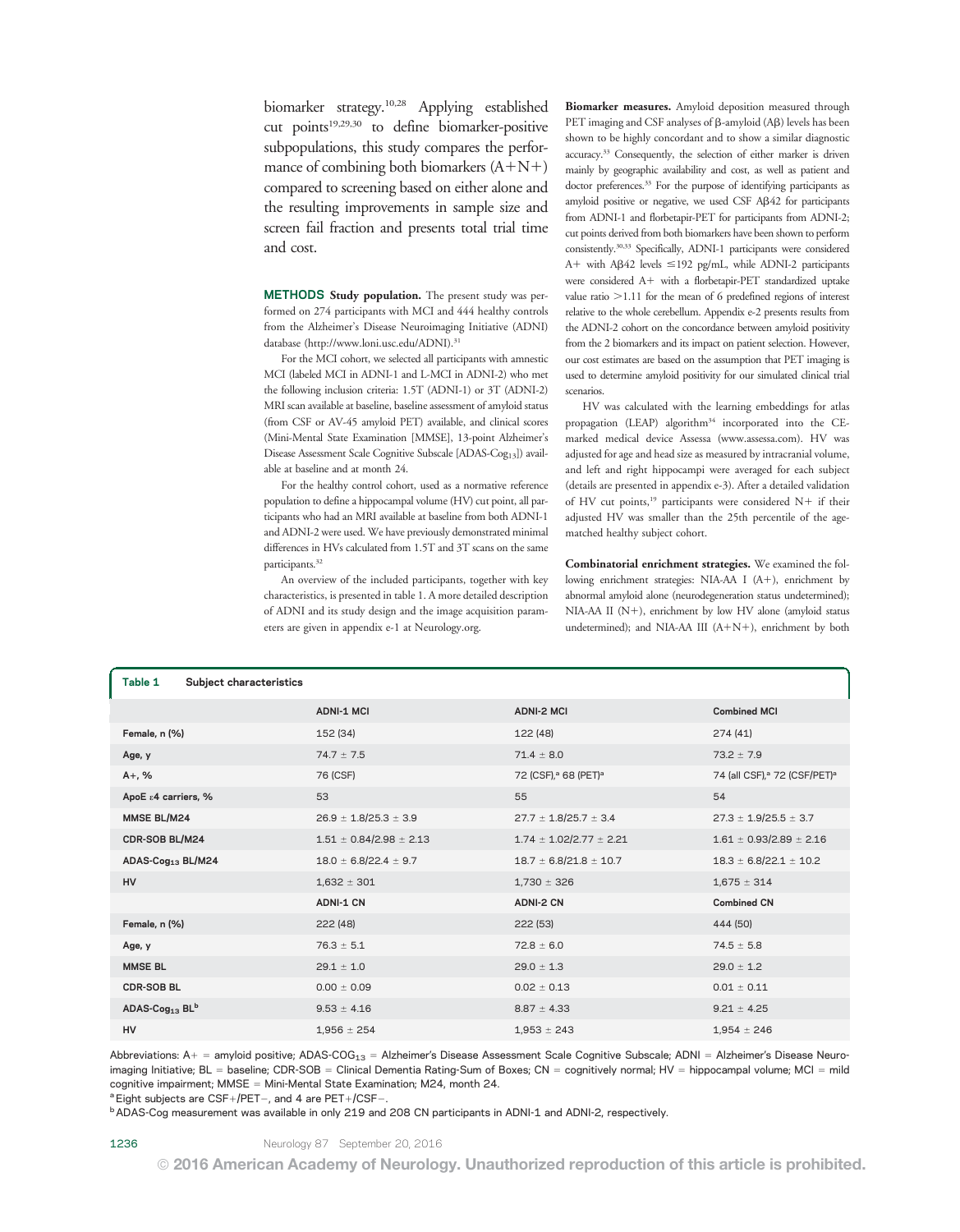amyloid and HV. For comparison, the performance of the following 4 enrichment strategies is presented in appendix e-4: exploratory I, enrichment by ApoE e4 status alone (e4 carriers only included); exploratory II, enrichment based on a clinical functional deficit (Functional Assessment Questionnaire [FAQ]  $>$ 0); exploratory III, enrichment based on a deficit in global cognition beyond that specified as part of the diagnostic criteria (ADAS-Co $g_{13}$  >15); and exploratory IV, enrichment based on a more stringent definition of memory deficit (Rey Auditory Verbal Learning Test [RAVLT]  $<$ 35).

Experiments. The effect of biomarker-based enrichment was assessed with respect to the 2-year change in widely used clinical scales of global cognition, MMSE and ADAS-Cog<sub>13</sub>, in terms of 2 key trial characteristics: the rate and homogeneity of clinical progression in the included trial cohort and the additional screen failure fraction due to the biomarker selection criteria. As a joint measurement of rate and homogeneity of clinical progression, we defined a signal-to-noise ratio (SNR) as the mean 2-year change on the clinical scale in the included group divided by the SD of the 2-year change. On the basis of representative values from multisite trial operations, we also estimated how the change and interplay of these key measurements influence required sample sizes, the number of participants who need to undergo screening to obtain the required sample size, and indicative overall trial duration and cost.19 Calculations of the latter take into account the tradeoff between increased screen failures and the reduced number of participants needed to be randomized. Sample size calculations were performed for a 25% reduction in the worsening of either MMSE or ADAS-Cog<sub>13</sub> at 80% power and 5% significance. Detailed models for sample size, number needed to screen, and trial time and cost are presented in appendix e-3. Although amyloid positivity is defined from CSF (ADNI-1 participants) and PET imaging (ADNI-2 participants) in this work, the use of PET imaging is assumed in the cost calculation.

RESULTS All 3 NIA-AA–based enrichment strategies yielded increased 2-year SNRs for both MMSE and ADAS- $\text{Cog}_{13}$  (figure 1A) compared to the unenriched population. Enrichment with  $HV(N+)$ showed the smallest improvement, followed by enrichment based on amyloid positivity  $(A+)$ , whereas enrichment based on both biomarkers  $(A+N+)$ provided the overall best enrichment performance. SNR was increased by 18% (MMSE) and 25% (ADAS- $Cog<sub>13</sub>$ ) by N+ enrichment, 31% and 38%, respectively, by  $A+$  enrichment, and 45% and 57%, respectively, by A+N+ enrichment.

The biomarker screen fail fractions were 28% for enrichment by  $A+$  or  $N+$  alone and 45% for the combined  $A+N+$  enrichment (figure 1B). However, the required sample size to enroll was substantially reduced, by  $26\%$  (MMSE) and  $33\%$  (ADAS-Cog<sub>13</sub>) for  $N$ + enrichment, by 40% and 50% for A+ enrichment, and by 53% and 60% for  $A+N+$  enrichment (figure 1C). In terms of overall estimated trial duration and cost, all 3 enrichment strategies resulted in quicker, cheaper clinical trials (table 2). That is, the gain due to the reduced sample size more than compensated for the increased screen fail rate. Performing  $N+$  enrichment before  $A+$  enrichment leads to a further reduction in trial cost (table 2).

Two-year change on both clinical scales showed a nominally more rapid progression in the selected cohort relative to the unenriched cohort for all 3 enrichment methods, and this was statistically significant with the use of the  $A+$  and  $A+N+$  enrichment schemes for both scales ( $p < 0.05$ ; figure 2). The excluded group showed substantially slower clinical progression rates for both scales using all 3 enrichment schemes ( $p < 0.01$ ). When shorter 6-month and 12-month trials were simulated, SNR was increased for both measures by amounts similar to that found for the 24-month trial (appendix e-5).

Detailed results for the comparator enrichment strategies, based on ApoE e4 genotype, cognition (ADAS- $Cog<sub>13</sub>$ ), function (FAQ), and memory (RAVLT), are



Signal-to-noise ratio (SNR; A), screen fail fraction (B), and required sample sizes (C) for trials using different enrichment strategies.  $A_+ =$  amyloid positive; ADAS-Cog<sub>13</sub> = Alzheimer's Disease Assessment Scale Cognitive Subscale; MMSE = Mini-Mental State Examination; N+ = neurodegeneration positive.

© 2016 American Academy of Neurology. Unauthorized reproduction of this article is prohibited.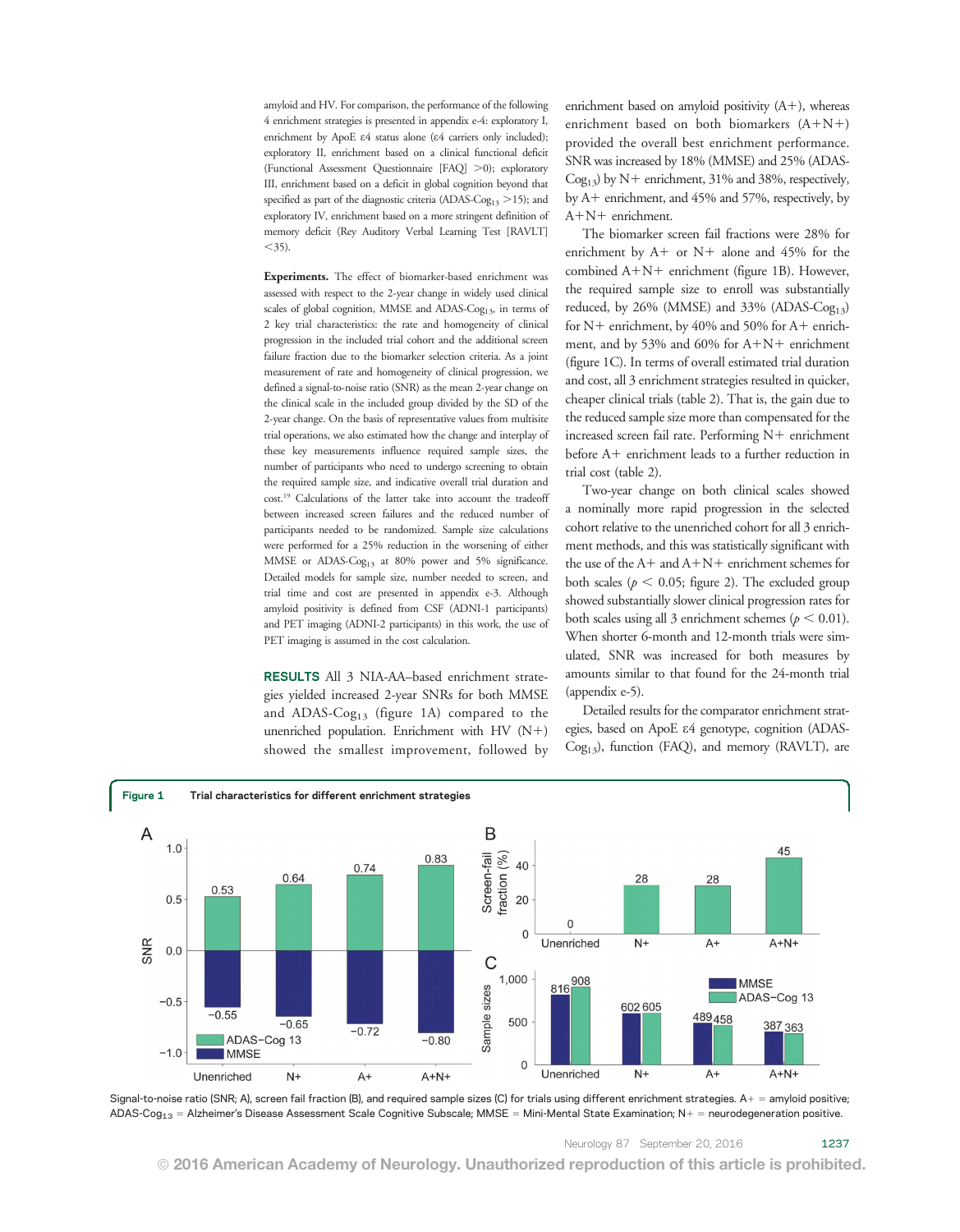| Table 2           |                  | (NNS), trial cost, and overall trial duration                                         | Screen failure fraction (SFF), 2-year change on clinical outcome measures (mean ± SD), 2-year signal-to-noise ratio (SNR: mean/SD), number of participants who need to undergo screening |                        |                       |                        |                                                                                                             |                        |                  |                        |
|-------------------|------------------|---------------------------------------------------------------------------------------|------------------------------------------------------------------------------------------------------------------------------------------------------------------------------------------|------------------------|-----------------------|------------------------|-------------------------------------------------------------------------------------------------------------|------------------------|------------------|------------------------|
|                   | Unenriched       |                                                                                       | $\frac{1}{2}$                                                                                                                                                                            |                        | $\stackrel{+}{\prec}$ |                        | N+ then A+                                                                                                  |                        | A+ then N+       |                        |
|                   | <b>MMSE</b>      | ADAS-Cog <sub>13</sub>                                                                | MMSE                                                                                                                                                                                     | ADAS-Cog <sub>13</sub> | MMSE                  | ADAS-Cog <sub>13</sub> | MMSE                                                                                                        | ADAS-Cog <sub>13</sub> | MMSE             | ADAS-Cog <sub>13</sub> |
| SFF, %            |                  |                                                                                       | 8                                                                                                                                                                                        |                        | 8                     |                        | $28 - > 45$                                                                                                 |                        | $28 - > 45$      |                        |
| 2-y change        | $-1.77 \pm 3.19$ | $3.87 \pm 7.35$                                                                       | $-2.17 \pm 3.37$                                                                                                                                                                         | $5.00 \pm 7.77$        | $-2.40 \pm 3.35$      | $5.58 \pm 7.54$        | $-2.76 \pm 3.43$                                                                                            | $6.49 \pm 7.80$        | $-2.76 \pm 3.43$ | $6.49 \pm 7.80$        |
| <b>SNR</b>        | $-0.55$          | 0.53                                                                                  | $-0.65$                                                                                                                                                                                  | 0.64                   | $-0.72$               | 0.74                   | $-0.80$                                                                                                     | 0.83                   | $-0.80$          | 0.83                   |
| Sample size, n    | 816              | 908                                                                                   | 602                                                                                                                                                                                      | 605                    | 489                   | 458                    | 387                                                                                                         | 363                    | 387              | 363                    |
| <b>NNS</b>        | 2,332            | 2,593                                                                                 | 2,404                                                                                                                                                                                    | 2,415                  | 1,945                 | 1,819                  | 1,994                                                                                                       | 1,867                  | 1,994            | 1,867                  |
| Cost, \$1,000,000 | 74               | 33                                                                                    | 59                                                                                                                                                                                       | 59                     | 58                    | 54                     | 48                                                                                                          | 45                     | 51               | $\frac{4}{8}$          |
| Time, y           | $\frac{4}{3}$    | 5.2                                                                                   | 5                                                                                                                                                                                        | 5                      | 4.4                   | 4.3                    | 4.5                                                                                                         | 4.3                    | 4.5              | 4.3                    |
|                   |                  | Abbreviations: $A_+ =$ amyloid positive; ADAS-COG <sub>13</sub> = Alzheimer's Disease |                                                                                                                                                                                          |                        |                       |                        | Assessment Scale Cognitive Subscale; MMSE = Mini-Mental State Examination; N+ = neurodegeneration positive. |                        |                  |                        |

presented in appendix e-4. Briefly, enrolling ApoE e4 carriers (a strong risk factor for amyloid positivity) yielded an improvement in SNR of 24% (MMSE) and 28% (ADAS-Co $g_{13}$ ) at a screen failure rate of 46%. Enriching with ADAS-Cog<sub>13</sub> > 15 improved the SNR by 40% on MMSE at the cost of an additional 31% screen failure rate, while FAQ-based enrichment gave an SNR increase of 40% (MMSE) and 20% (ADAS-Cog13) with an associated screen failure rate of 30%. Enriching with RAVLT  $\leq$ 35 gave an SNR increase of  $23\%$  (MMSE) and  $36\%$  (ADAS-Cog<sub>13</sub>) at the cost of an additional 32% screen failure rate. A corresponding reduction in sample sizes was observed with all 4 of these alternative, non–biomarker-based enrichment strategies.

DISCUSSION These results demonstrate the effect of using the current NIA-AA research diagnostic criteria as an enrichment strategy for amnestic MCI clinical trials. Compared to previous work that looked at multibiomarker enrichment, we explicitly examined the effects of these diagnostic criteria using specific, established cut points on both measures. With a view to operationalizing these criteria, we also assessed their effect on trial design by exploring the changes in a set of practical trial characteristics, including time and cost, using parameters from recent trials. Although these input values may vary, our findings of a substantial relative improvement in trial parameters should be relatively robust to realistic differences in these inputs and the assumptions underlying our model.

The presented results show that enrichment with either biomarker individually  $(A + or N+)$  increases the SNR of the change in clinical endpoint measures and reduces the required sample sizes and the projected trial cost. When combined enrichment  $(A+N+)$  is applied, the SNR values increase and the required sample sizes decrease relative to no enrichment by 45% to 60%, depending on the clinical endpoint. The mean 2-year change in ADAS- $Cog<sub>13</sub>$  in the enriched population was increased from 3.9 points (unenriched) to 5.0 to 6.5 points, and the mean decrease in MMSE increased from 1.8 points (unenriched) to 2.2 to 2.8 points. These results show that when a trial with fixed power is designed, biomarker enrichment does not increase the number of participants who need to be screened because the reduction in the required sample size outweighs the increased screen failure rate. Projected trial durations were overall predicted to be no longer than in the unenriched scenario. These results were robust to trial duration because simulations with shorter follow-up times resulted in very similar relative characteristics of the enriched population (appendix e-5).

Several recent trials have enrolled amyloid-positive participants only. Our results show that using HV-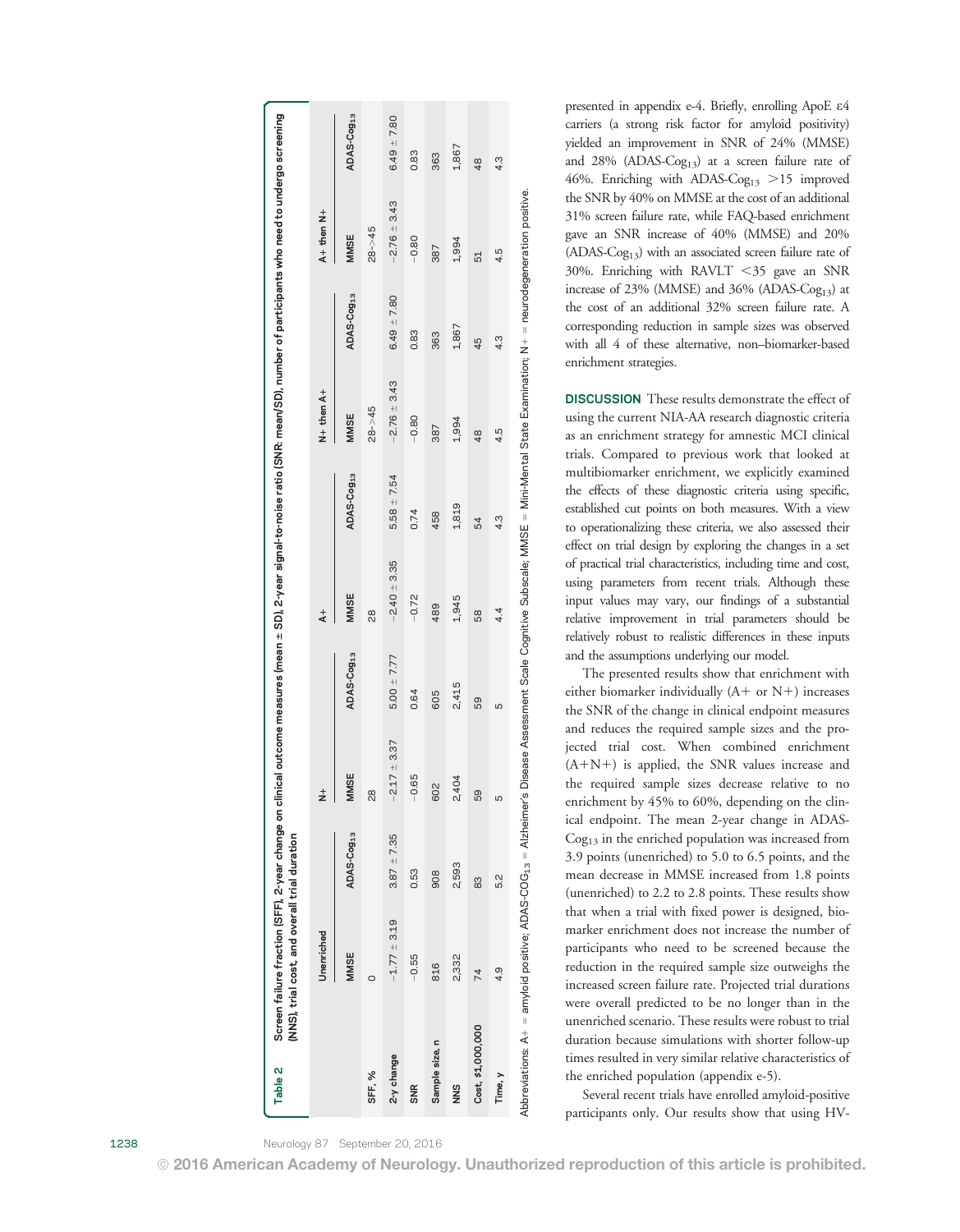

Change in Mini-Mental State Examination (MMSE; A) and Alzheimer's Disease Assessment Scale Cognitive Subscale (ADAS-Cog 13; B) for the unenriched sample (dashed black line), enriched sample (solid blue line), and excluded sample (solid green line). Whiskers present SE. Significance of the difference between included and excluded groups and the unenriched sample is shown as \*\*p < 0.05 and \*p < 0.01. A+ = amyloid positive; N+ = neurodegeneration positive.

based enrichment in addition further reduces sample sizes by  $\approx$  20% and cost by  $\approx$  25% when the cheaper exclusion criterion (MRI) is administered first because PET imaging is then required in fewer participants. Because an MRI scan is typically acquired at screening for other reasons, the added operational complexity of automated and rapid computation of a HV estimate is minimal but can lead to significant savings in trial cost. Automatically derived HV provides robust enrichment with relatively little sensitivity to the cut point used.19 To confirm this in the present study, we compared enrichment with a cut point at the 40th percentile (as an alternative to the 25th percentile used above) of HV in the healthy control population. Screen failure rate changes from 28% to 24%, yet the assessed trial characteristics change by  $\leq 10\%$  (details are given in appendix e-2). While HV is an important downstream biomarker of AD and therefore can help to identify patients close to accelerated clinical decline,<sup>1</sup> it is not directly linked to  $\mathbf{A}\mathbf{B}$ , one of the hallmarks in the amyloid cascade hypothesis of AD.35 HV alone therefore cannot replace an amyloid marker to accurately select patients in amyloid targeting therapies but can complement it to help to identify subpopulations more likely to progress on primary trial endpoints. Even when not defining a specific exclusion criterion on HV, it can be a valuable stratification or subgrouping measure as shown by the recently presented post hoc analysis of the MCI Gantenerumab SCarlet RoAD study in which all the enrolled participants were amyloid positive but a significant treatment effect was observed only in the subgroup of participants predicted to progress more rapidly with a model that used HV and clinical scales.<sup>15</sup>

Our cost analysis assumed that PET imaging was used to determine amyloid status. Although some reports suggest that CSF levels of  $\mathsf{A}\mathsf{B}$  become abnormal earlier in the disease stage,<sup>33</sup> the results presented in appendix e-6 confirm previous publications that showed high concordance between amyloid markers from CSF and PET.<sup>33,36</sup> A recent systematic comparison of PET and CSF concludes that choices can be based on other factors such as availability, cost, and doctor/patient preferences because both have equally high diagnostic accuracy.<sup>36</sup> While a CSF analysis can potentially be incorporated more easily with other biomarkers, it is highly invasive and requires careful standardization; PET imaging, on the other hand, requires highly advanced instruments and is less available in clinical practice in some countries.<sup>36</sup>

In a separate analysis, this article shows how alternative enrichment strategies that avoid imaging measurements can also increase the longitudinal progression rate of a patient population thus selected. The proposed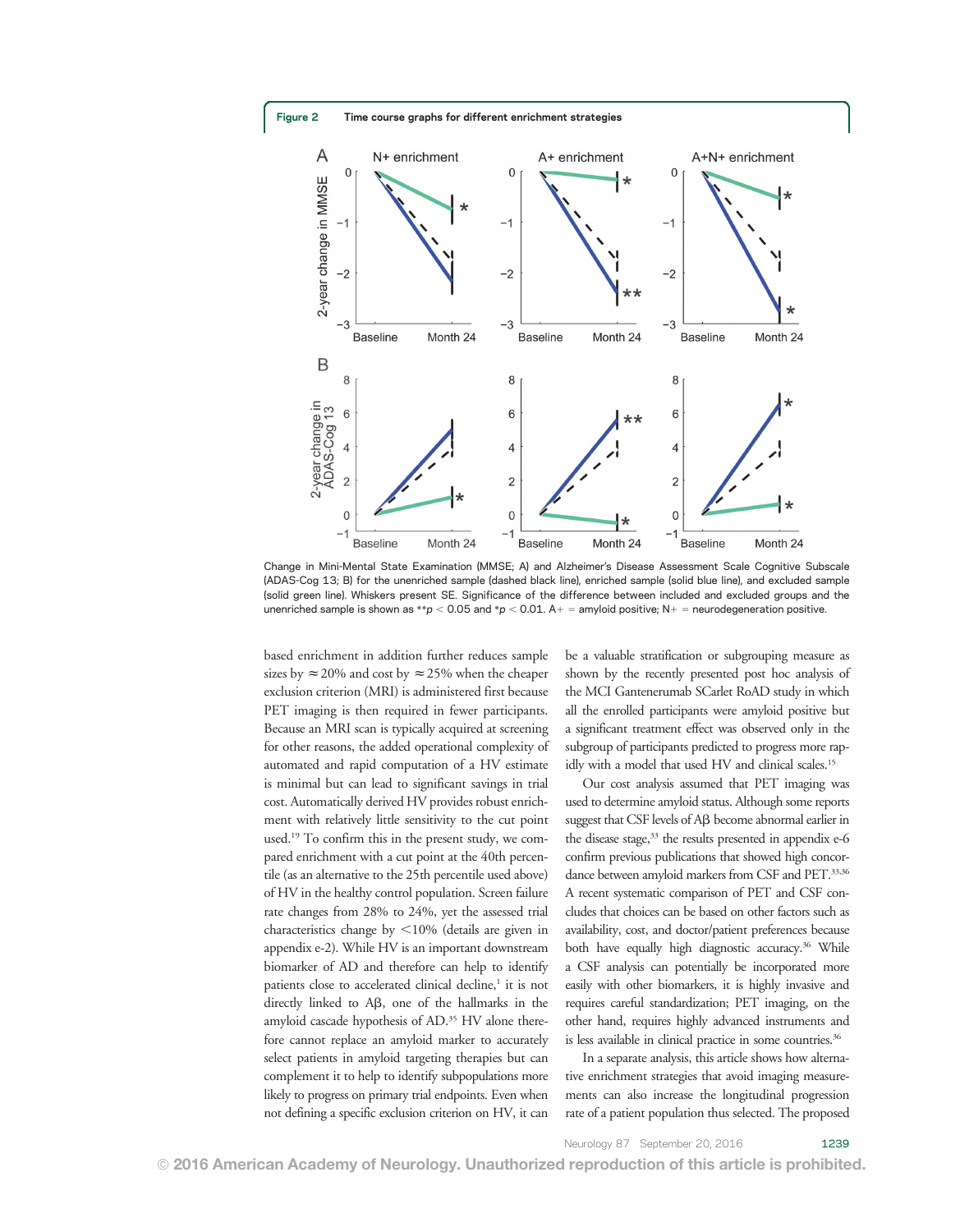models were applied to enrichment with ApoE e4 status and measures of global cognition and function that are widely used in clinical trials of mild AD and have furthermore been shown to perform well in the prodromal stage of the disease.<sup>37</sup> The results using ApoE e4 status and measurements of cognition, memory, and function (appendix e-4) show an enrichment performance similar to that obtained with the 2 imaging biomarkers and following the NIA-AA criteria.

A limitation of the presented work is its validation on the ADNI study alone. Even though inclusion and exclusion criteria in ADNI were defined to be comparable to those in clinical trials, it is unclear how well the recruited participants compare to a typical clinical trial population, let alone a real-world treatment population. However, preliminary results from current clinical studies using biomarker enrichment (e.g., aducanumab) and the post-hoc analysis of the SCarlet RoAD study discussed above provide additional evidence for the benefit that single-biomarker and multibiomarker enrichment strategies can have.

Integrating different biomarkers, clinical measurements, and patient attributes into integrated disease progression models represents a next step toward a more detailed understanding of disease progression and the efficient use of available measurements for trial inclusion, as well as the selection of suitable patients once treatment is available.

#### AUTHOR CONTRIBUTIONS

Robin Wolz: study concept and design, collation of data, analysis and interpretation of data. Adam J. Schwarz: study concept and design, interpretation of data, critical revision of manuscript for intellectual content. Katherine R. Gray: collation of data, analysis of data. Peng Yu: study concept and design, analysis and interpretation of data. Derek L.G. Hill: study concept and design, critical revision of manuscript for intellectual content, study supervision.

#### STUDY FUNDING

Data collection and sharing for this project were funded by the ADNI (NIH grant U01 AG024904) and Department of Defense ADNI (Department of Defense award No. W81XWH-12-2-0012). ADNI is funded by the National Institute on Aging and the National Institute of Biomedical Imaging and Bioengineering, and through generous contributions from the following: AbbVie, Alzheimer's Association; Alzheimer's Drug Discovery Foundation; Araclon Biotech; BioClinica, Inc; Biogen; Bristol-Myers Squibb Company; CereSpir, Inc; Cogstate; Eisai Inc; Elan Pharmaceuticals, Inc; Eli Lilly and Company; EuroImmun; F. Hoffmann-La Roche Ltd and its affiliated company Genentech, Inc; Fujirebio; GE Healthcare; IXICO Ltd; Janssen Alzheimer Immunotherapy Research & Development, LLC; Johnson & Johnson Pharmaceutical Research & Development LLC; Lumosity; Lundbeck; Merck & Co, Inc; Meso Scale Diagnostics, LLC; NeuroRx Research; Neurotrack Technologies; Novartis Pharmaceuticals Corporation; Pfizer Inc; Piramal Imaging; Servier; Takeda Pharmaceutical Company; and Transition Therapeutics. The Canadian Institutes of Health Research is providing funds to support ADNI clinical sites in Canada. Private sector contributions are facilitated by the Foundation for the NIH ([www.fnih.org](http://www.fnih.org)). The grantee organization is the Northern California Institute for Research and Education, and the study is coordinated by the Alzheimer's Therapeutic Research Institute at the University of Southern California. ADNI data are disseminated by the Laboratory for Neuro Imaging at the University of Southern California. The study is cofunded by Innovate UK (Formerly Technology Strategy Board).

#### **DISCLOSURE**

R. Wolz, K. Gray, and D. Hill are employees and shareholders of IXICO. A. Schwarz is an employee and shareholder of Eli Lilly. P. Yu is a former employee of Eli Lilly. Go to [Neurology.org](http://neurology.org/lookup/doi/10.1212/WNL.0000000000003126) for full disclosures.

Received March 1, 2016. Accepted in final form June 7, 2016.

#### **REFERENCES**

- 1. Jack CR Jr, Knopman DS, Jagust WJ, et al. Hypothetical model of dynamic biomarkers of the Alzheimer's pathological cascade. Lancet Neurol 2010;27:685–691.
- 2. Vinters H. Emerging concepts in Alzheimer's disease. Annu Rev Pathol 2015;10:291–319.
- 3. Beach T, Schneider J, Sue L, et al. Theoretical impact of florbetapir (18F) amyloid imaging on diagnosis of Alzheimer dementia and detection of preclinical cortical amyloid. J Neuropathol Exp Neurol 2014;73:948–953.
- 4. McKhann GM, Knopman DS, Chertkow H, et al. The diagnosis of dementia due to Alzheimer's disease: recommendations from the National Institute on Aging and the Alzheimer's Association workgroups on diagnostic guidelines for Alzheimer's disease. Alzheimers Dement 2011;7:263–269.
- 5. Dubois B, Feldman HH, Jacova C, et al. Advancing research diagnostic criteria for Alzheimer's disease: the IWG-2 criteria. Lancet Neurol 2014;13:614–629.
- 6. Albert MS, DeKosky ST, Dickson D, et al. The diagnosis of mild cognitive impairment due to Alzheimer's disease: recommendations from the National Institute on Aging-Alzheimer's Association workgroups on diagnostic guidelines for Alzheimer's disease. Alzheimers Dement 2011;7:270–279.
- 7. Sperling RA, Aisen PS, Beckett LA, et al. Toward defining the preclinical stages of Alzheimer's disease: recommendations from the National Institute on Aging-Alzheimer's Association workgroups on diagnostic guidelines for Alzheimer's disease. Alzheimers Dement 2011;7:280–292.
- 8. Wharton S, Brayne C, Savva G, et al. Epidemiological neuropathology: the MRC Cognitive Function and Aging Study experience. J Alzheimers Dis 2011;25:359–372.
- 9. Beach T, Monsell S, Phillips L, Kukull W. Accuracy of the clinical diagnosis of Alzheimer disease at National Institute on Aging Alzheimer Disease Centers, 2005–2010. J Neuropathol Exp Neurol 2012;71:266–273.
- 10. Jack CR Jr, Wiste HJ, Knopman DS, et al. Rates of b-amyloid accumulation are independent of hippocampal neurodegeneration. Neurology 2014;82:1605–1612.
- 11. Vellas B, Carrillo MC, Sampaio C, et al; EU/US/CTAD Task Force Members. Designing drug trials for Alzheimer's disease: what we have learned from the release of the phase III antibody trials: a report from the EU/US/CTAD Task Force. Alzheimers Dement 2013;9:438–444.
- 12. Karran E, Hardy J. A critique of the drug discovery and phase 3 clinical programmes targeting the amyloid hypothesis for Alzheimer's disease. Ann Neurol 2014; 76:185–205.
- 13. Hampel H, Frank R, Broich K, et al. Biomarkers for Alzheimer's disease: academic, industry and regulatory perspectives. Nat Rev Drug Discov 2010;9:560–574.
- 14. FDA. Guidance for Industry Alzheimer's Disease: Developing Drugs for the Treatment of Early Stage Disease. Washington, DC: US Food and Drug Administration; 2012.
- 15. Lasser R, Ostrowitzki S, Scheltens P, et al. Efficacy and safety of gantenerumab from the phase 3 SCarlet RoAD trial, a study of gantenerumab in patients with prodromal AD. Paper presented at: CTAD, November 5–7, 2015; Barcelona, Spain.